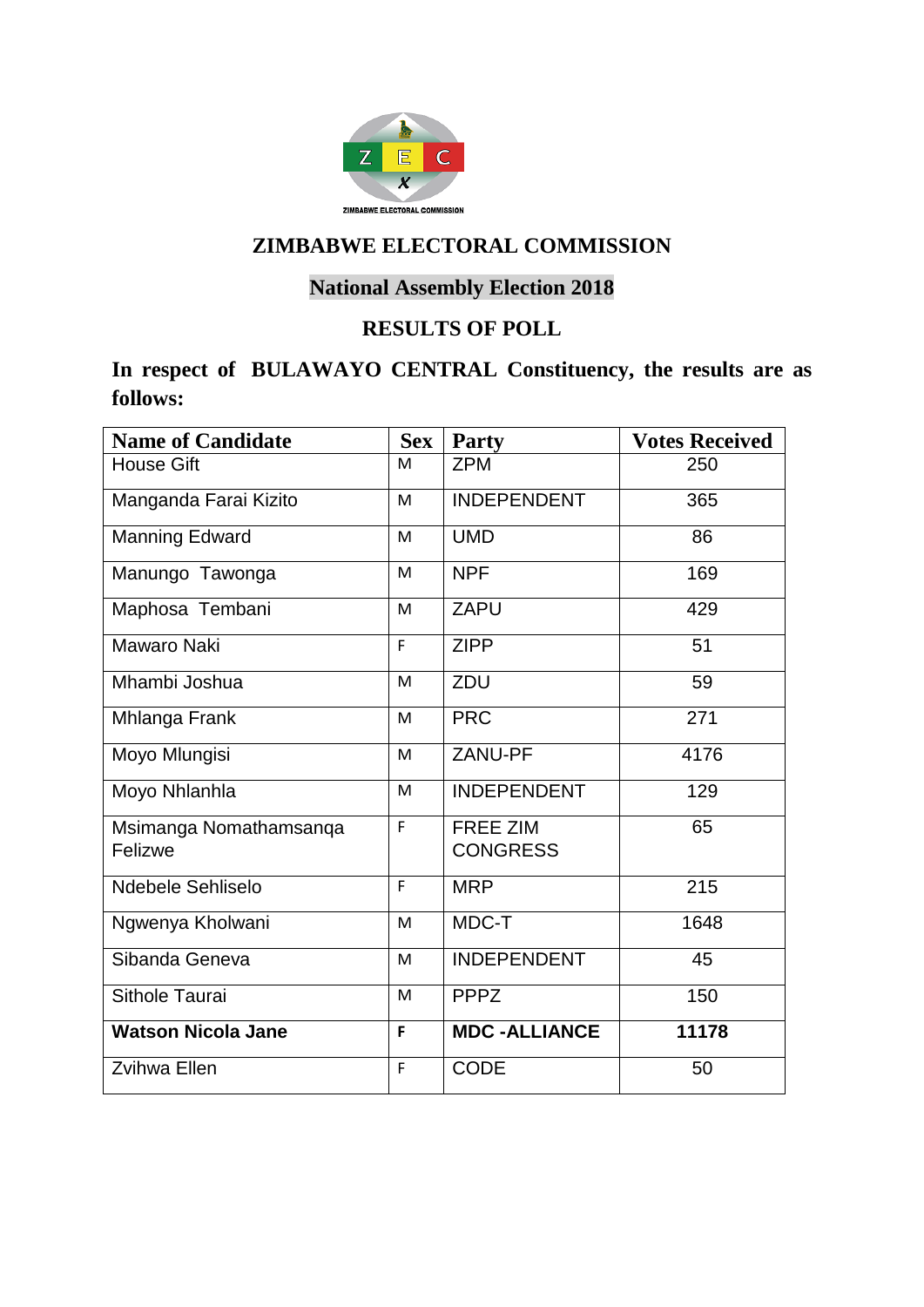Accordingly ,**WATSON NICOLA JANE** of **MDC-ALLIANCE** has been declared duly elected as Member of the National Assembly for the **BULAWAYO CENTRAL** Constituency.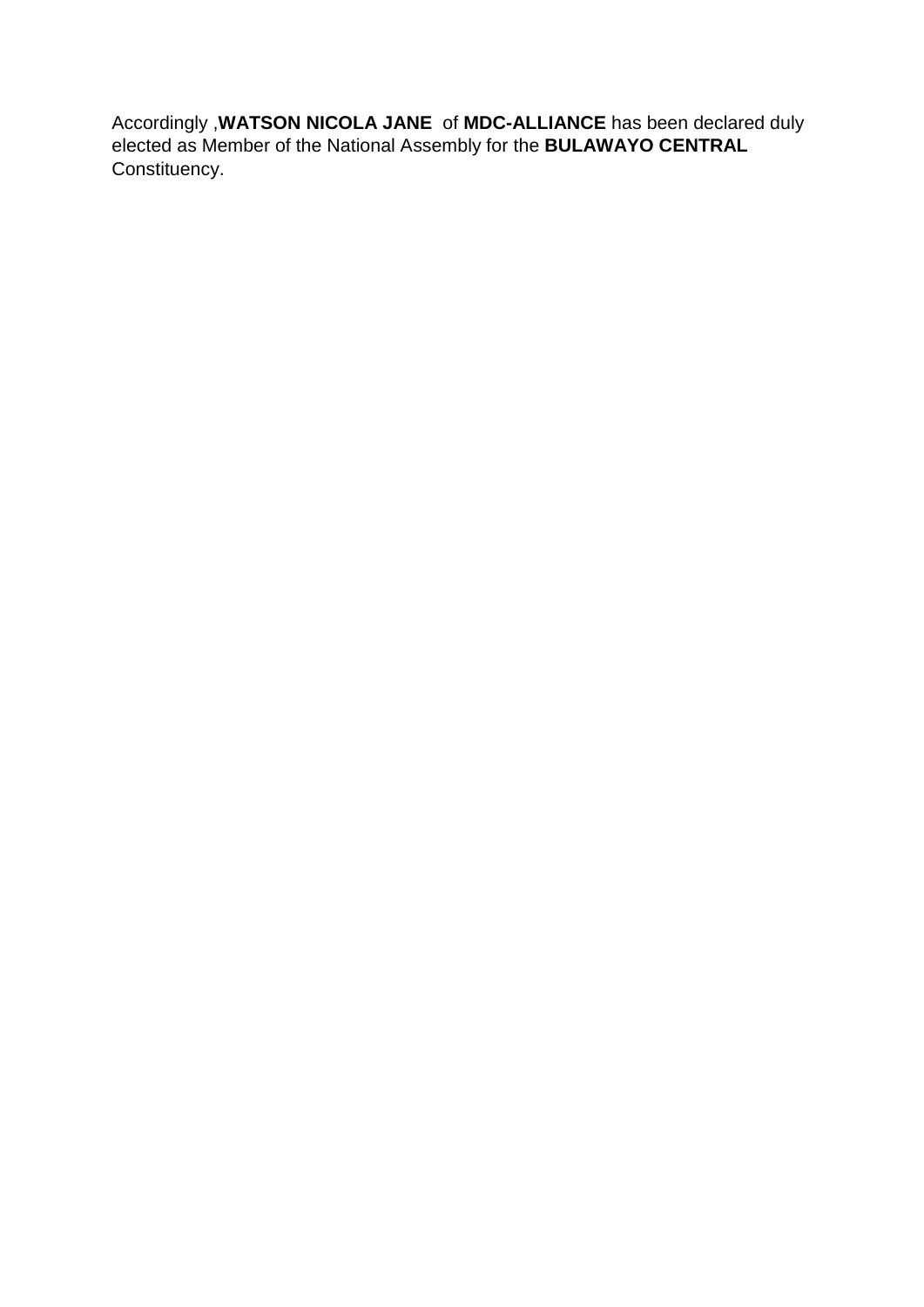

### **National Assembly Election 2018**

#### **RESULTS OF POLL**

## **In respect of BULAWAYO EAST Constituency, the results are as follows:**

|                          |     |                      | <b>Votes</b>    |
|--------------------------|-----|----------------------|-----------------|
| <b>Name of Candidate</b> | Sex | <b>Party</b>         | <b>Received</b> |
| Chabgwera Memory         | F   | <b>UDA</b>           | 219             |
| Dagwaira Keresia         | F   | <b>ZIPP</b>          | 215             |
| Gumbo Mbonisi            | M   | <b>MRP</b>           | 292             |
| <b>Khumalo Alick</b>     | M   | <b>ZPM</b>           | 152             |
| Makulumo Nacisio Elijah  | M   | <b>NPF</b>           | 200             |
| Mguni Nomvula            | F   | MDC-T                | 2200            |
| Moyo Mongiwa Khabelo     | M   | <b>PRC</b>           | 141             |
| Moyo Sikhanyiso Welcome  | M   | ZDU                  | 49              |
| Muhlwa Rodger            | M   | <b>ZAPU</b>          | 602             |
| Murena Elijar            | M   | FREE ZIM CONGRESS    | 280             |
| <b>Ncube Benedict</b>    | M   | <b>BZA</b>           | 78              |
| <b>Ncube Cuthbert</b>    | M   | <b>ZRDP</b>          | 263             |
| <b>Nyoni Ilos</b>        | M   | <b>MDC- ALLIANCE</b> | 9707            |
| Shora Ernest Makandigona | M   | <b>ZANU PF</b>       | 3941            |
| Zangare Dumisani         | M   | <b>UMD</b>           | 127             |

Accordingly, **NYONI ILOS of MDC- ALLIANCE** has been duly elected as Member of the National Assembly for the **BULAWAYO EAST** Constituency.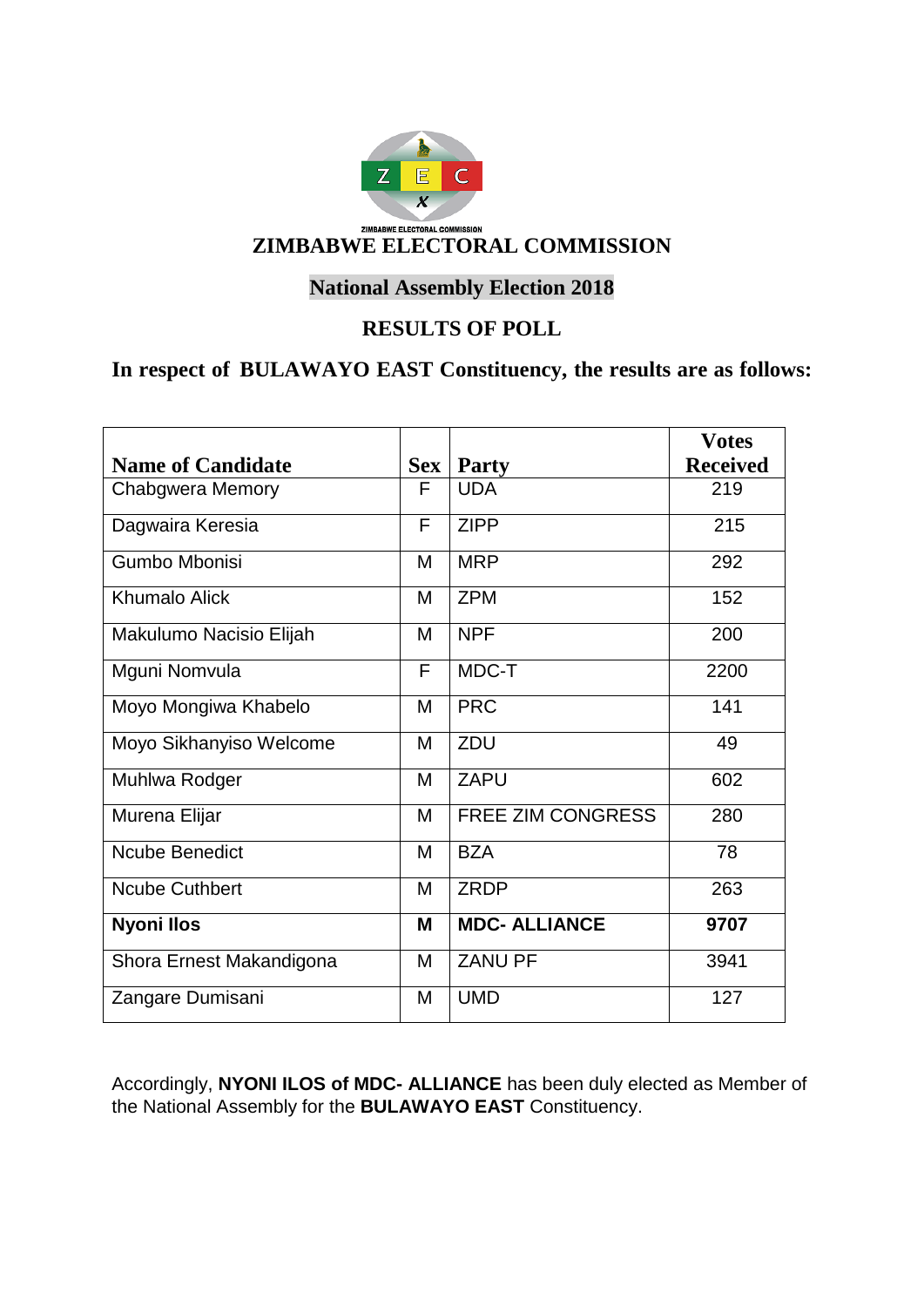

### **National Assembly Election 2018**

### **RESULTS OF POLL**

## **In respect of BULAWAYO SOUTH Constituency, the results are as follows:**

|                              |            |                          | <b>Votes</b>    |
|------------------------------|------------|--------------------------|-----------------|
| <b>Name of Candidate</b>     | <b>Sex</b> | <b>Party</b>             | <b>Received</b> |
| Ante Sheila                  | F          | <b>NPF</b>               | 73              |
| Chamboko Tichaona            | M          | <b>ZIPP</b>              | 80              |
| Jones Clayton Carmichael     | M          | <b>PRC</b>               | 227             |
| Mangwendeza Muvirimi Francis | M          | <b>MDC-ALLIANCE</b>      | 4155            |
| Matengu Rueben               | M          | <b>INDEPENDENT</b>       | 102             |
| Modi Rajeshkumar. Indukant   | M          | <b>ZANU-PF</b>           | 5752            |
| Mpofu Teki                   | M          | ZDU                      | 135             |
| Muchemwa Kunashe             | M          | <b>MDC-ALLIANCE</b>      | 2249            |
| Munyaka Goodwin              | M          | <b>PPPZ</b>              | 12              |
| Musvaburi Vimbaishe          | F          | <b>INDEPENDENT</b>       | 132             |
| <b>Ndhlebe Patricia</b>      | F          | <b>FREE ZIM CONGRESS</b> | 5               |
| Ngulube Josphat              | M          | <b>INDEPENDENT</b>       | 701             |
| Ngwenya Thamsanqa            | M          | <b>INDEPENDENT</b>       | 29              |
| Phiri Joseph                 | M          | <b>MRP</b>               | 90              |
| Sibanda Gibson               | M          | <b>ZAPU</b>              | 207             |
| Zulu William                 | M          | MDC-T                    | 410             |

Accordingly, **MODI RAJESH KUMAR INDUKANT of ZANU-PF** has been duly elected as Member of the National Assembly for the **BULAWAYO SOUTH** Constituency.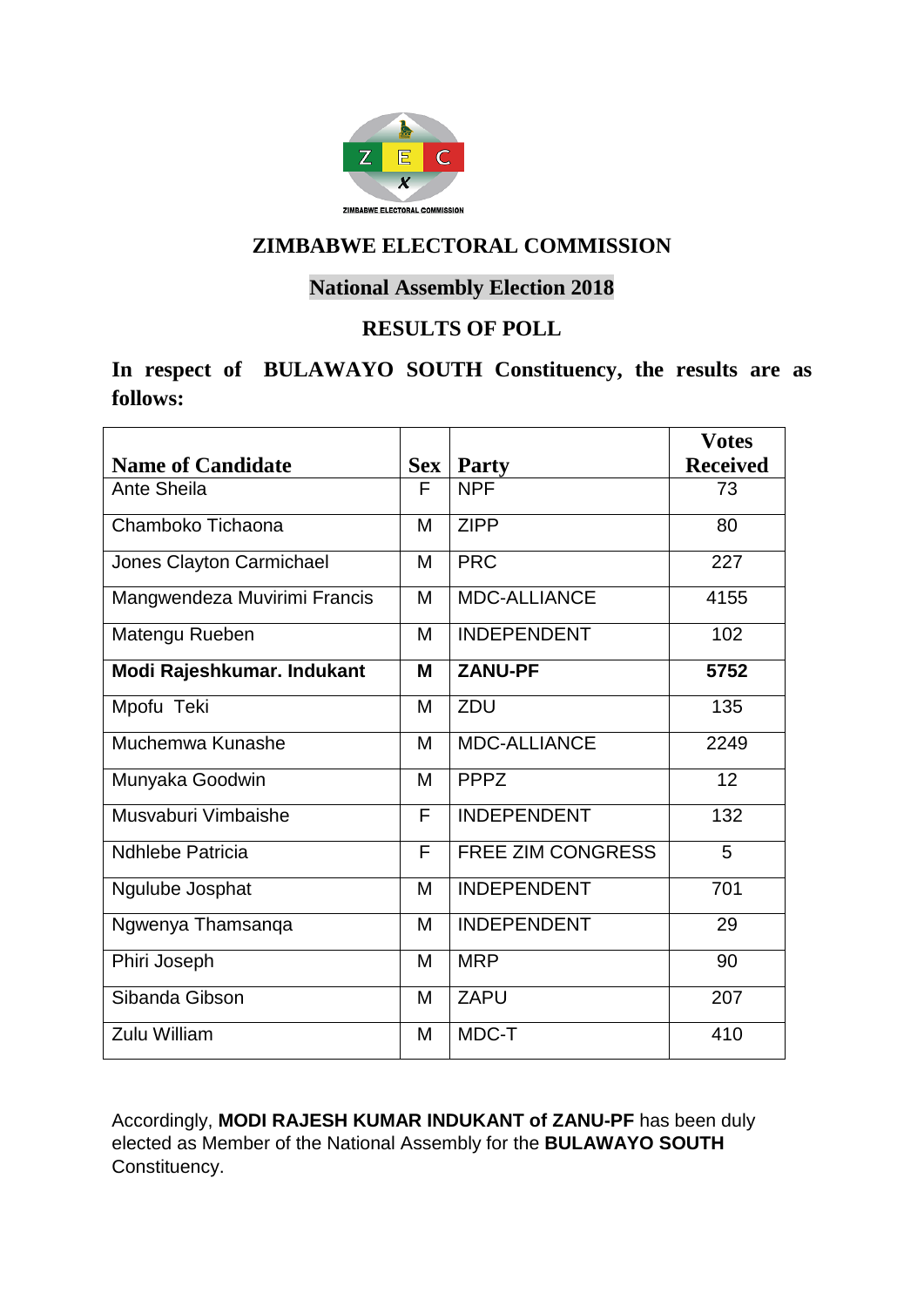

### **National Assembly Election 2018**

### **RESULTS OF POLL**

#### **In respect of EMAKHANDENI/ENTUMBANE Constituency,**

#### **the results are as follows:**

| <b>Name of Candidate</b> | <b>Sex</b> | <b>Party</b>        | <b>Votes Received</b> |
|--------------------------|------------|---------------------|-----------------------|
| Dube Butholezwe          | M          | <b>NPF</b>          | 301                   |
| Jaravani Gladwin         | M          | <b>ZIPP</b>         | 347                   |
| Makhalima Bioz           | M          | <b>MRP</b>          | 289                   |
| Maphosa Mthandazo        | M          | <b>PRC</b>          | 205                   |
| Moyo Makeyi Gasper       | M          | ZDU                 | 111                   |
| Moyo Sambulo             | M          | <b>UDA</b>          | 81                    |
| Moyo Sidumiso            | F          | MDC-T               | 1451                  |
| Msebele Feauture         | M          | <b>ZAPU</b>         | 708                   |
| Muzungu Shadreck         | M          | <b>BZA</b>          | 226                   |
| Ncube Thokoza            | M          | <b>ZIM FIRST</b>    | 172                   |
| <b>Tshuma Dingilizwe</b> | M          | <b>MDC-ALLIANCE</b> | 8398                  |
| Zhou Tafuma              | M          | <b>ZANU-PF</b>      | 3079                  |

Accordingly ,**TSHUMA DINGILIZWE** of **MDC-ALLIANCE** has been declared duly elected as Member of the National Assembly for the **EMAKHENDENI-ENTUMBANE** Constituency.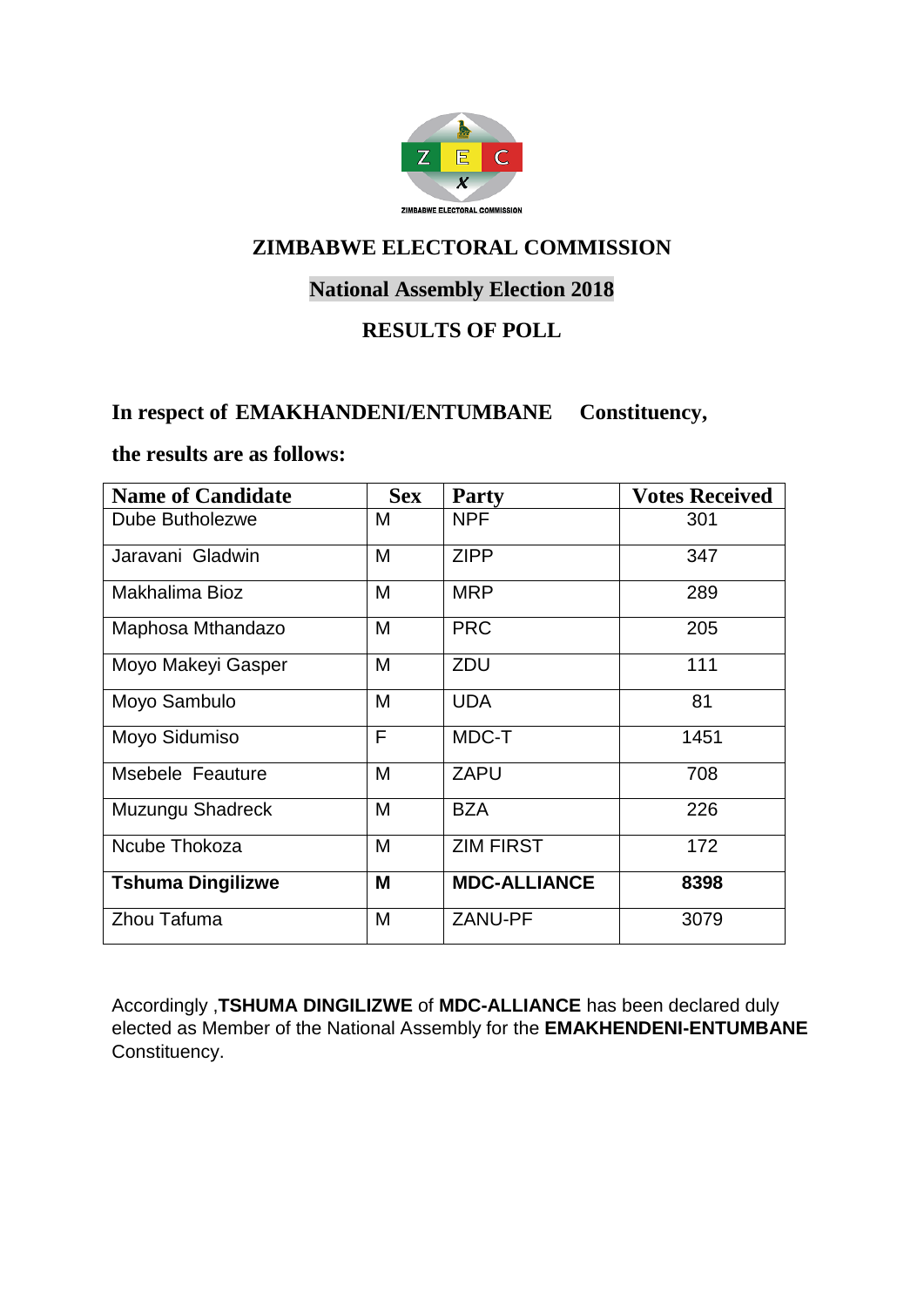

#### **National Assembly Election 2018**

#### **RESULTS OF POLL**

#### **In respect of LOBENGULA Constituency, the results are as follows:**

| <b>Name of Candidate</b>  | <b>Sex</b> | <b>Party</b>        | <b>Votes Received</b> |
|---------------------------|------------|---------------------|-----------------------|
| <b>Banda Gift</b>         | M          | <b>MDC-ALLIANCE</b> | 7619                  |
| <b>Dube Decent</b>        | M          | <b>NCA</b>          | 84                    |
| <b>Gwahara Beauty</b>     | F          | <b>UDA</b>          | 70                    |
| Masuku Donovan Clavin     | M          | <b>ZRDP</b>         | 145                   |
| <b>Mbewe Naison</b>       | M          | <b>UCA</b>          | 41                    |
| Moyo Abraham              | M          | <b>DOP</b>          | 147                   |
| Mpala Maideyi             | F          | ZANU-PF             | 3804                  |
| <b>Ncube Alfred</b>       | M          | MDC-T               | 1009                  |
| Ncube Shaniso Reinard     | M          | <b>INDEPENDENT</b>  | 268                   |
| Ngirazi Sikholiwe         | F          | <b>ZDU</b>          | 71                    |
| <b>Ngulube Presia</b>     | F          | <b>MRP</b>          | 230                   |
| Ngwenya Reason            | M          | <b>BZA</b>          | 116                   |
| Nkomo Sipepa Samuel       | M          | <b>PRC</b>          | 464                   |
| Sibanda Nkosikhona Ashley | M          | <b>ZIPP</b>         | 77                    |
| Sikhosana Micah Michael   | M          | <b>NPF</b>          | 248                   |
| Sithole Raphael           | M          | <b>RPZ</b>          | 81                    |
| <b>Tshuma Joel</b>        | M          | <b>ZAPU</b>         | 411                   |

Accordingly ,**BANDA GIFT** of **MDC-ALLIANCE** has been declared duly elected as Member of the National Assembly for the **LOBENGULA** Constituency.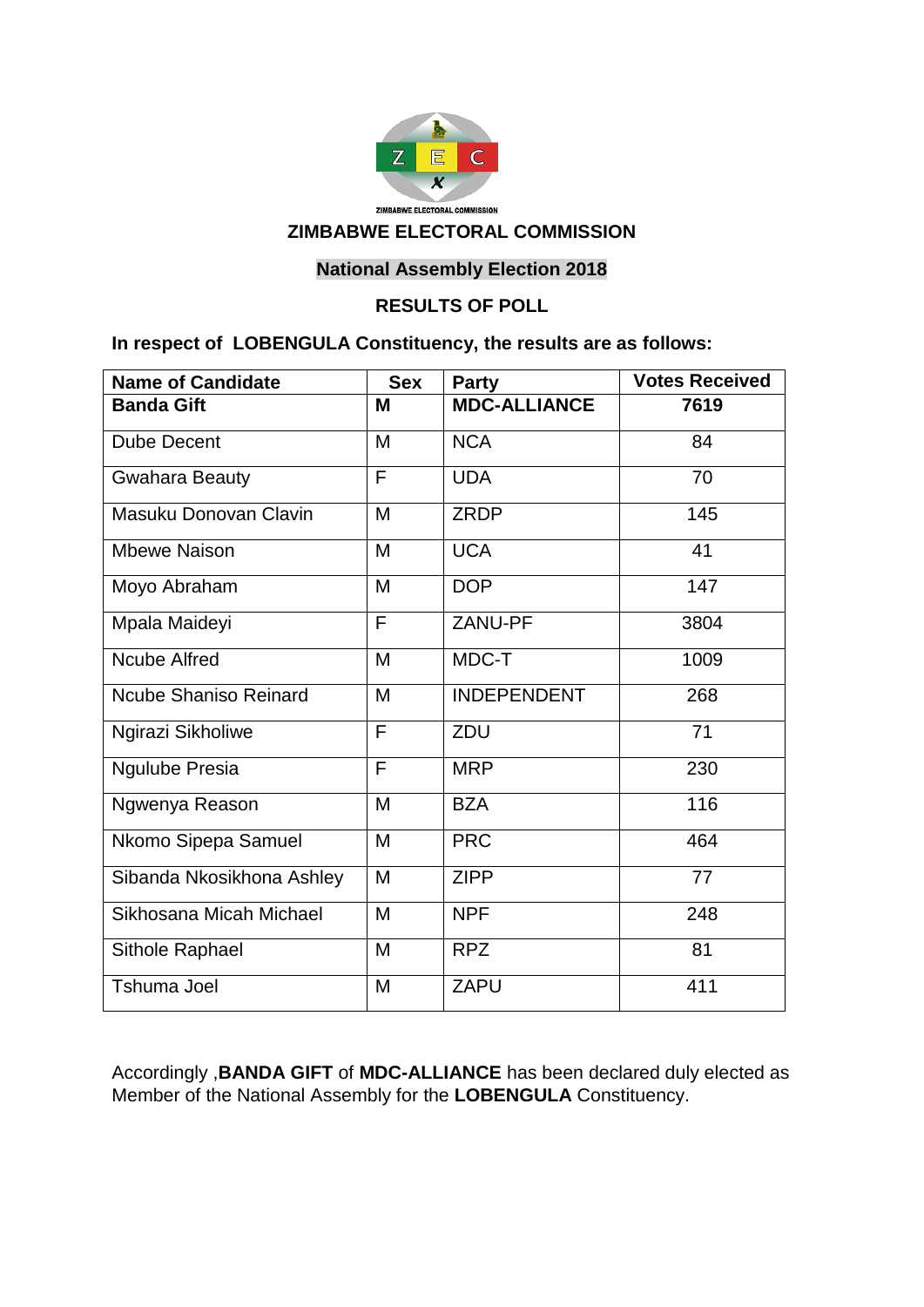

### **National Assembly Election 2018**

#### **RESULTS OF POLL**

### **In respect of LUVEVE Constituency, the results are as follows:**

|                                |            |                     | <b>Votes</b>    |
|--------------------------------|------------|---------------------|-----------------|
| <b>Name of Candidate</b>       | <b>Sex</b> | <b>Party</b>        | <b>Received</b> |
| Banana Nathan Sipho            | M          | <b>FJCZ</b>         | 486             |
| Chiband-Zonde Garikai Paradzai | M          | ZANU-PF             | 6669            |
| Chikowore Hector Tichaona      | M          | <b>APA</b>          | 168             |
| Dhlamini John Zolani Mjoli     | M          | <b>ZAPU</b>         | 889             |
| Donga Lieto                    | M          | <b>INDEPENDENT</b>  | 131             |
| Dube Joshua                    | M          | <b>INDEPENDENT</b>  | 122             |
| <b>Gumbo Patricia</b>          | F          | <b>NCA</b>          | 200             |
| Hove Nkosinathi                | M          | <b>PRC</b>          | 707             |
| Magonya Clark                  | M          | <b>UDA</b>          | 225             |
| Mangamiso Bowasi               | M          | <b>ZIPP</b>         | 369             |
| Mcijo Percival                 | M          | <b>UMD</b>          | 110             |
| Mlilo Sibongumusa              | F          | <b>INDEPENDENT</b>  | 216             |
| Moyo Bekezela                  | M          | <b>ZIM FIRST</b>    | 119             |
| Moyo Tamani                    | F          | MDC-T               | 3080            |
| Moyo Thabani                   | M          | <b>INDEPENDENT</b>  | 454             |
| <b>Ndlovu Clearance</b>        | M          | <b>MRP</b>          | 658             |
| <b>Ndlovu Handsome</b>         | M          | <b>NPF</b>          | 191             |
| <b>Ndlovu Stella</b>           | F          | <b>MDC-ALLIANCE</b> | 13193           |

Accordingly ,**NDLOVU STELLA** of **MDC-ALLIANCE** has been duly elected as Member of the National Assembly for the **LUVEVE** Constituency.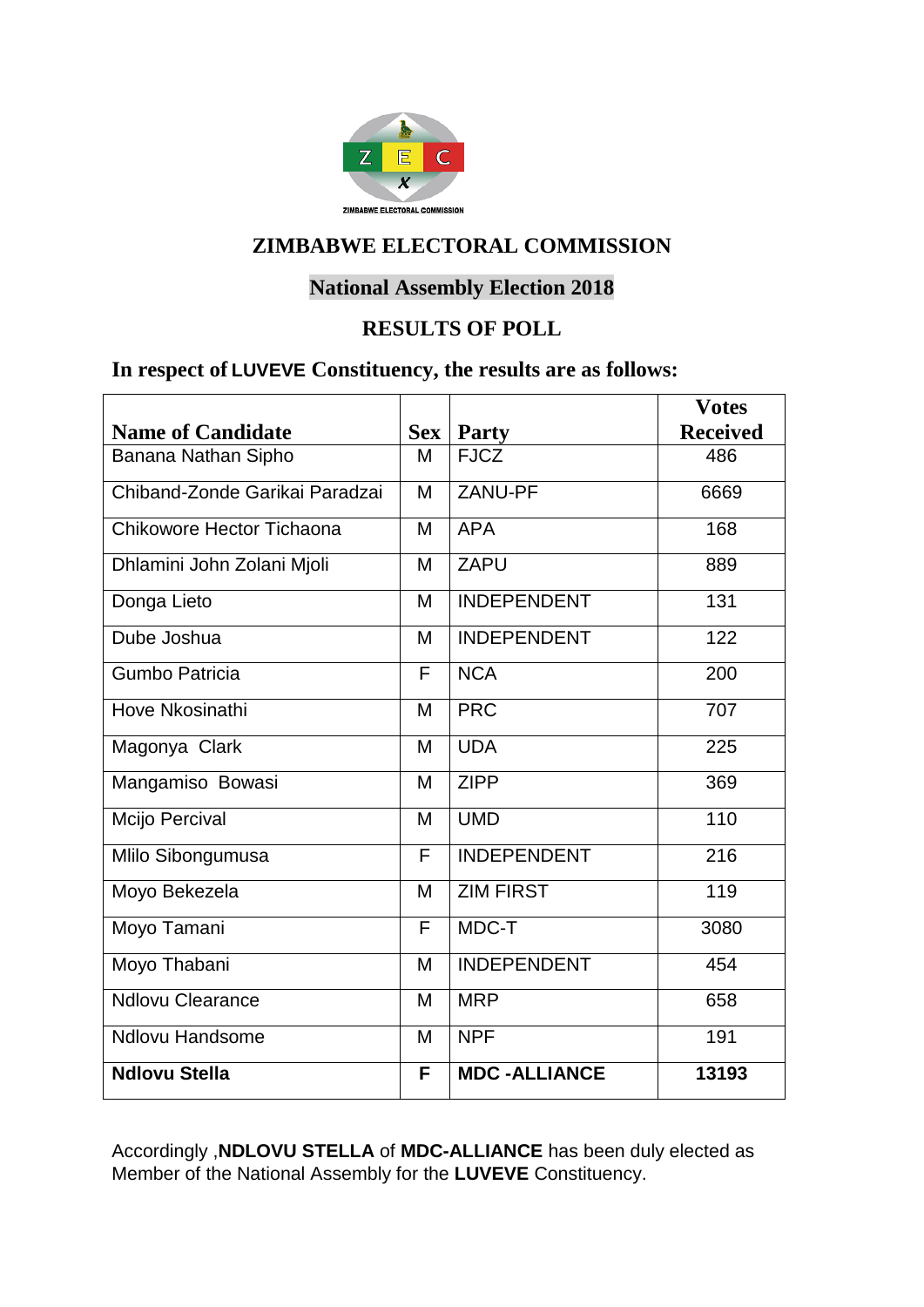

# **National Assembly Election 2018**

### **RESULTS OF POLL**

# **In respect of MAGWEGWE Constituency, the results are as follows:**

|                             |            |                          | <b>Votes</b>    |
|-----------------------------|------------|--------------------------|-----------------|
| <b>Name of Candidate</b>    | <b>Sex</b> | <b>Party</b>             | <b>Received</b> |
| <b>Banda Eric</b>           | M          | <b>FREE ZIM CONGRESS</b> | 72              |
| Dube Ishmael                | M          | <b>INDEPENDENT</b>       | 318             |
| Dube Nkosilathi             | M          | <b>INDEPENDENT</b>       | 203             |
| <b>Dube Witness</b>         | M          | MDC-T                    | 1491            |
| Gwazemba Nyasha William     | M          | <b>INDEPENDENT</b>       | 69              |
| <b>Jele Robert</b>          | M          | <b>MRP</b>               | 145             |
| Masuku David Ngoyi          | M          | <b>APA</b>               | 128             |
| Mkandla Nkosana             | M          | <b>INDEPENDENT</b>       | 90              |
| Matarirano Jones Norris     | M          | <b>INDEPENDENT</b>       | $\overline{17}$ |
| Mhlanga Jonathan            | M          | <b>UDA</b>               | 66              |
| Mlalazi Fortune Nkosilathi  | M          | <b>PRC</b>               | 400             |
| Moyo Silobani               | M          | <b>RPZ</b>               | 15              |
| Moyo Sukoluhle              | F          | <b>ZIPP</b>              | 62              |
| Mukasa Debrah               | F          | <b>BZA</b>               | 13              |
| <b>Ndebele Anele</b>        | M          | <b>MDC-ALLIANCE</b>      | 5650            |
| <b>Ndlovu Albert Philip</b> | M          | <b>ZAPU</b>              | 455             |
| <b>Ndlovu Nigel</b>         | M          | <b>INDEPENDENT</b>       | 139             |
| Ngwaladi Victor Mpofu       | M          | <b>NPF</b>               | 128             |
| Nkiwane Stephen             | M          | <b>ZRDP</b>              | 52              |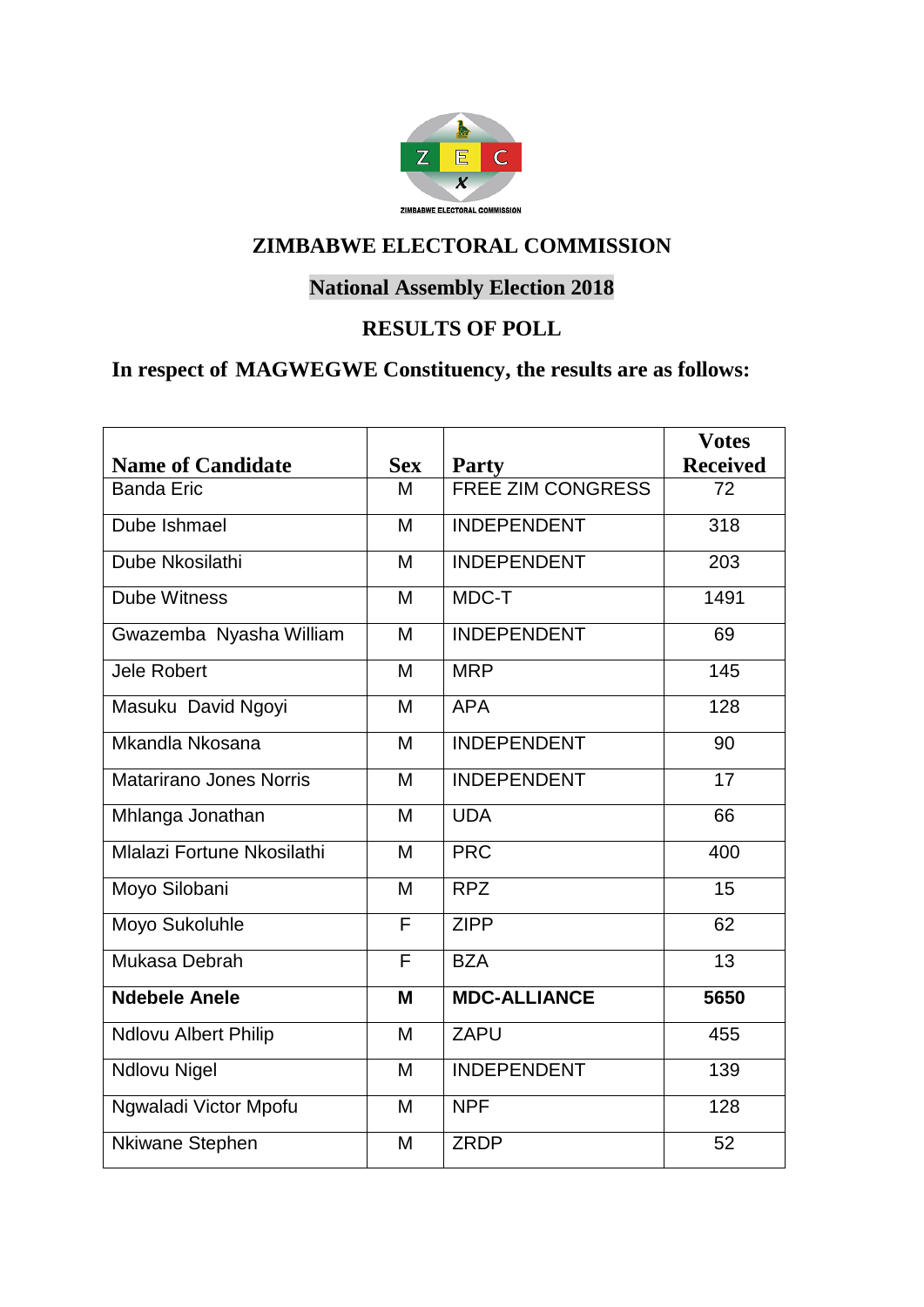| Nyoni Lameck    | м | <b>DOP</b> | 77   |
|-----------------|---|------------|------|
| Nyoni Zenzo     | M | <b>FDZ</b> | 45   |
| Sibanda Headman | М | ZANU-PF    | 2366 |
| Sibanda Zanele  |   | ZDU        | 96   |

Accordingly ,**Ndebele Anele** of **MDC-ALLIANCE** has been declared duly elected as Member of the National Assembly for the **MAGWEGWE** Constituency.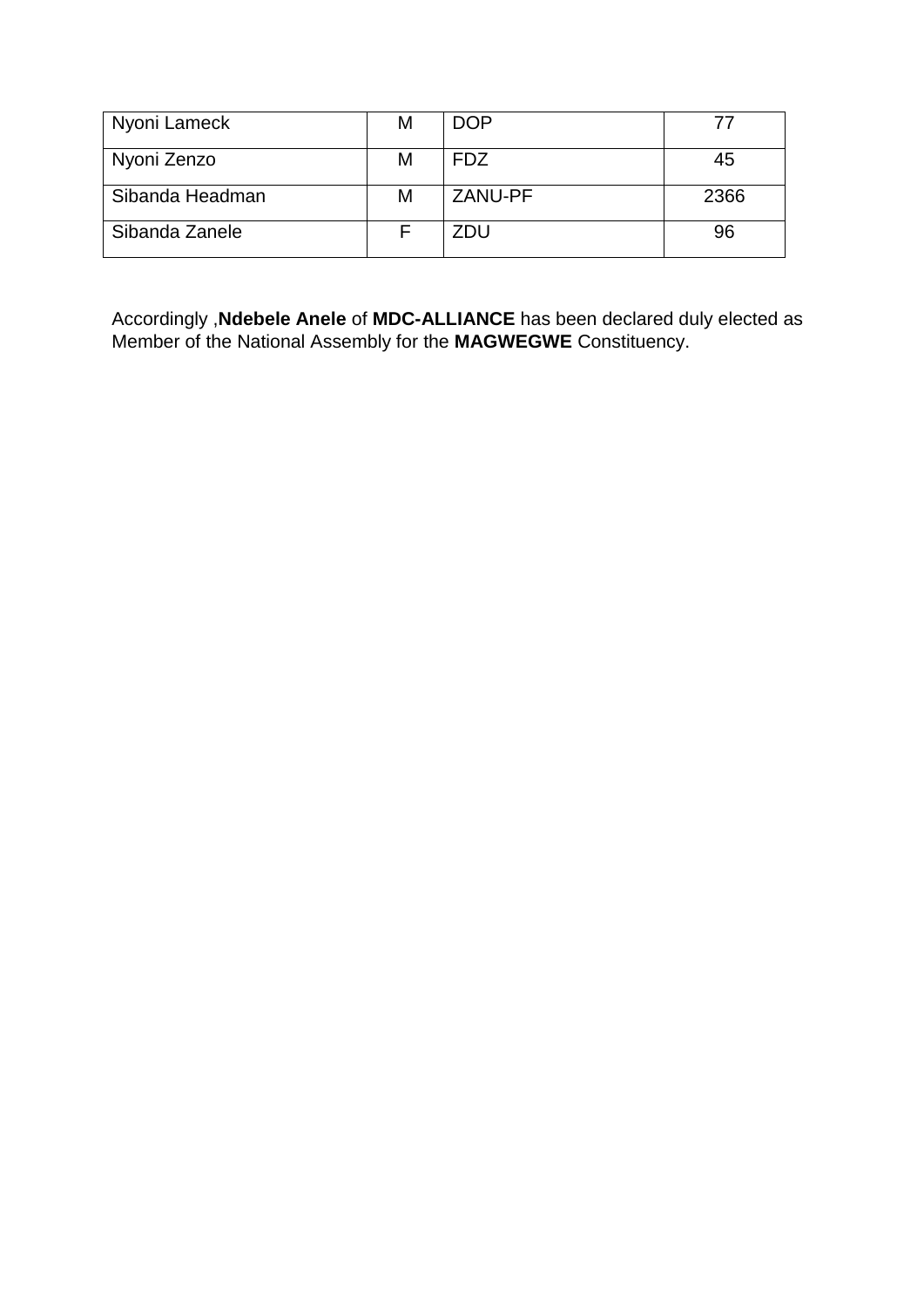

### **National Assembly Election 2018**

### **RESULTS OF POLL**

#### **In respect of MAKOKOBA Constituency,the results are as follows:**

| <b>Name of Candidate</b>  | <b>Sex</b> | <b>Party</b>        | <b>Votes Received</b> |
|---------------------------|------------|---------------------|-----------------------|
| <b>Bunhu Tedious</b>      | M          | <b>ZIPP</b>         | 108                   |
| <b>Dlamini Sifanele</b>   | M          | <b>BZA</b>          | 106                   |
| Dube Sidingani            | M          | <b>ZAPU</b>         | 358                   |
| Dube Tshinga Judge        | M          | ZANU-PF             | 3989                  |
| Hlalo Matson Mpofu        | M          | <b>PRC</b>          | 929                   |
| <b>Khupe Sibusisiwe</b>   | F          | MDC-T               | 1335                  |
| Lawrence Sandra           | F          | <b>CODE</b>         | 84                    |
| Mashiche Moses Taurayi    | M          | <b>RPZ</b>          | 46                    |
| Masuku Nkosinomusa        | M          | <b>NPF</b>          | 174                   |
| Mathobela Rooyen          | M          | <b>INDEPENDENT</b>  | 43                    |
| Mguni Ntombizodwa         | F          | <b>MRP</b>          | 149                   |
| Nyandoro Tendai Sheldan   | M          | <b>UMD</b>          | 97                    |
| Nyoni Danger              | M          | <b>INDEPENDENT</b>  | 192                   |
| Sibanda Picolius Tavaziva | M          | <b>UDA</b>          | 21                    |
| Sibanda Thembelihle       | F          | ZDU                 | 160                   |
| <b>Sithole James</b>      | M          | <b>MDC-ALLIANCE</b> | 7365                  |
| <b>Sithole Thecla</b>     | F          | <b>UCA</b>          | 15                    |

Accordingly ,**SITHOLE JAMES** of **MDC-ALLIANCE** has been declared duly elected as Member of the National Assembly for the **MAKOKOBA** Constituency.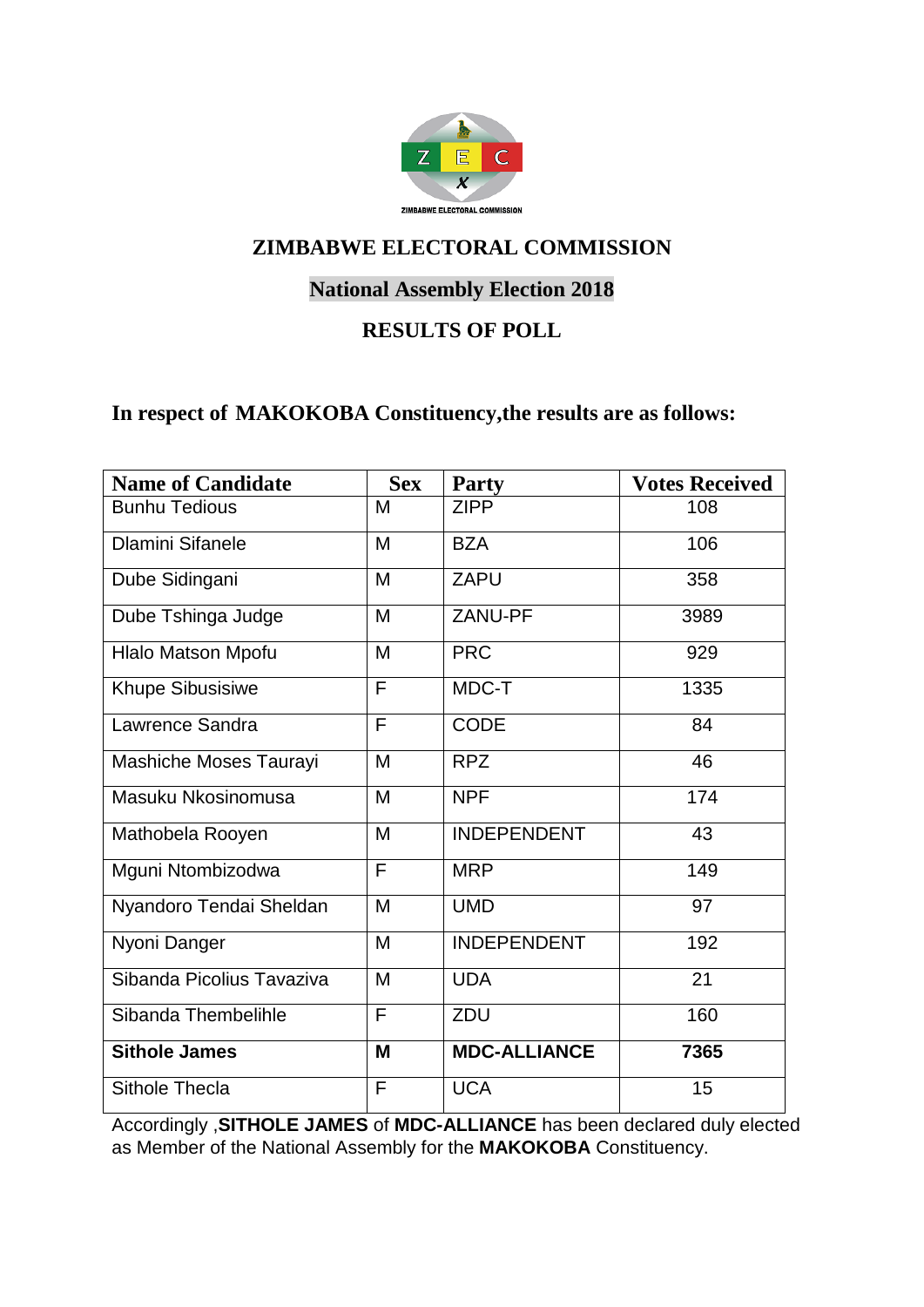

### **National Assembly Election 2018**

#### **RESULTS OF POLL**

### **In respect of NKETA Constituency, the results are as follows:**

|                             |     |                          | <b>Votes</b>    |
|-----------------------------|-----|--------------------------|-----------------|
| <b>Name of Candidate</b>    | Sex | <b>Party</b>             | <b>Received</b> |
| <b>Bulayani Esnat</b>       | F   | <b>PRC</b>               | 661             |
| Jele Bekithemba             | M   | <b>APA</b>               | 333             |
| Mapfumo Hilary              | M   | <b>FREE ZIM CONGRESS</b> | 89              |
| Mashaba Elifasi             | м   | ZANU-PF                  | 7053            |
| <b>Masuku Phelela</b>       | М   | <b>MDC-ALLIANCE</b>      | 12799           |
| Mharapara Cecilia           | F   | <b>UDA</b>               | 84              |
| Moyo David Junior Isheanesu | M   | <b>ZIPP</b>              | 192             |
| Mpinga Brian                | M   | <b>ERA</b>               | 133             |
| Ndlovu Crispen Ju           | M   | MDC-T                    | 1045            |
| Nhliziyo Victor             | М   | <b>ZAPU</b>              | 495             |
| Nkomo Sakhile Alice         | F   | <b>MRP</b>               | 387             |
| Sibanda Njabulo Fortune     | м   | <b>FJCZ</b>              | 149             |
| <b>Yakobe Lazarus</b>       | M   | <b>RPZ</b>               | 82              |
| Zikhali Nokulunga           | F   | ZDU                      | 104             |

Accordingly ,**MASUKU PHELELA** of **MDC-ALLIANCE** has been duly elected as Member of the National Assembly for the **NKETA** Constituency.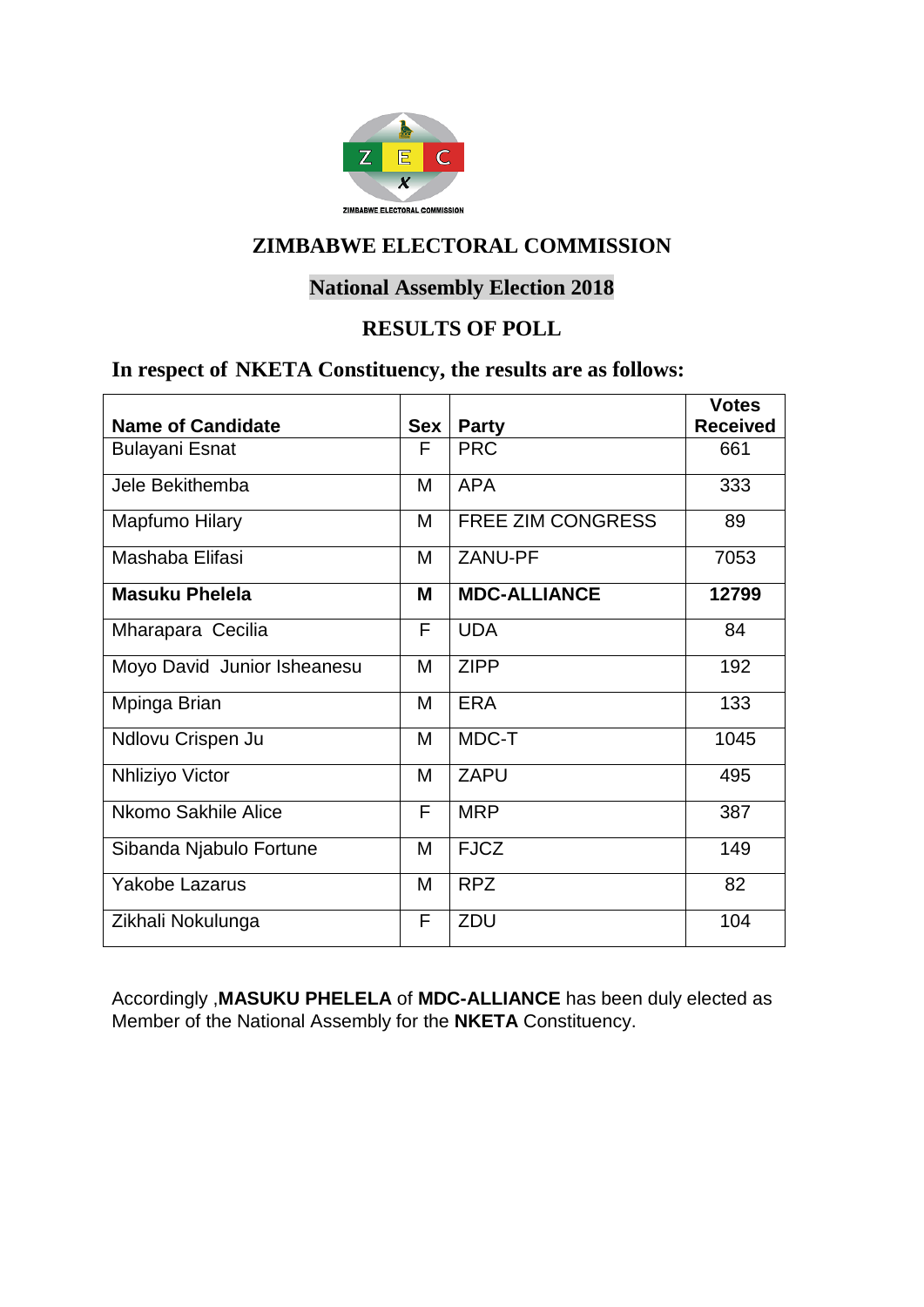

### **National Assembly Election 2018**

#### **RESULTS OF POLL**

## **In respect of NKULUMANE Constituency, the results are as follows:**

|                             |            |                          | <b>Votes</b>    |
|-----------------------------|------------|--------------------------|-----------------|
| <b>Name of Candidate</b>    | <b>Sex</b> | <b>Party</b>             | <b>Received</b> |
| Makubalo Senzeni            | F          | <b>ZIPP</b>              | 117             |
| Moyo David                  | M          | <b>PRC</b>               | 1295            |
| Moyo Qinisani               | M          | <b>INDEPENDENT</b>       | 1701            |
| <b>Ndlovu Colson</b>        | M          | ZAPU                     | 455             |
| <b>Ndlovu David</b>         | M          | ZANU-PF                  | 4261            |
| <b>Ndlovu Dorothy Molly</b> | F          | MDC-T                    | 1295            |
| Ndlovu Mbonisi              | M          | <b>PPPZ</b>              | 160             |
| Nobela Joe                  | M          | <b>FREE ZIM CONGRESS</b> | 198             |
| <b>Phulu Kucaca Ivumile</b> | M          | <b>MDC-ALLIANCE</b>      | 7409            |
| Sibanda Killian             | M          | <b>NPF</b>               | 811             |
| Sibanda Miniyothando        | M          | <b>RPZ</b>               | 61              |
| Sibanda Mkhaliphi Tanaka    | M          | <b>ERA</b>               | 44              |
| Sibanda Sibhekubuhle        | M          | <b>NCA</b>               | 20              |
| <b>Whatt Morege</b>         | F          | ZDU                      | 71              |
| Xaba Partone                | M          | <b>MRP</b>               | 333             |

Accordingly, **PHULU KUCACA IVUMILE** of **MDC-ALLIANCE** has been declared duly elected as Member of the National assembly for the **NKULUMANE** Constituency.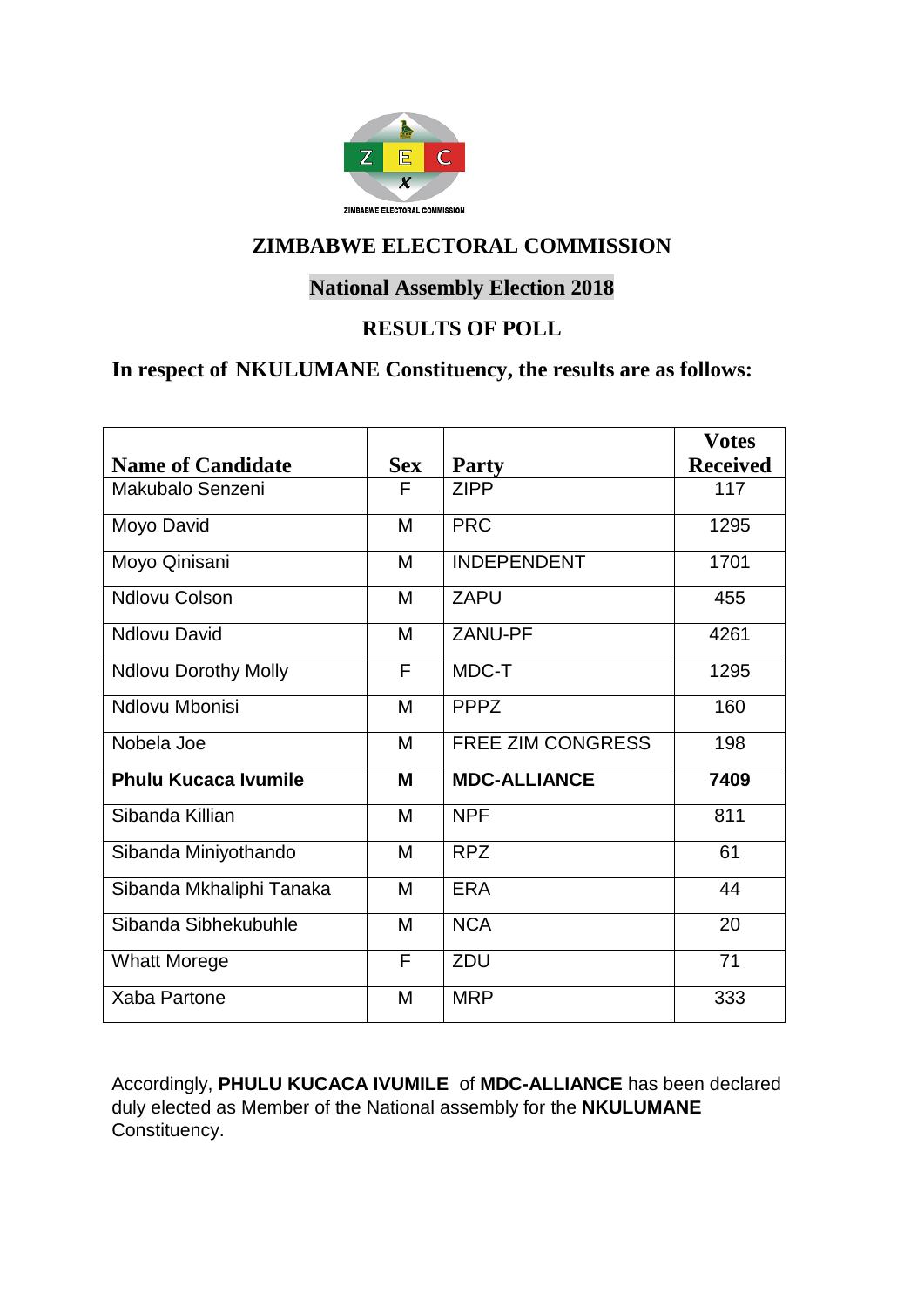

### **National Assembly Election 2018**

#### **RESULTS OF POLL**

## **In respect of NKULUMANE Constituency, the results are as follows:**

|                             |            |                          | <b>Votes</b>    |
|-----------------------------|------------|--------------------------|-----------------|
| <b>Name of Candidate</b>    | <b>Sex</b> | <b>Party</b>             | <b>Received</b> |
| Makubalo Senzeni            | F          | <b>ZIPP</b>              | 117             |
| Moyo David                  | M          | <b>PRC</b>               | 1295            |
| Moyo Qinisani               | M          | <b>INDEPENDENT</b>       | 1701            |
| <b>Ndlovu Colson</b>        | M          | <b>ZAPU</b>              | 455             |
| <b>Ndlovu David</b>         | M          | ZANU-PF                  | 4261            |
| <b>Ndlovu Dorothy Molly</b> | F          | MDC-T                    | 1295            |
| Ndlovu Mbonisi              | M          | <b>PPPZ</b>              | 160             |
| Nobela Joe                  | M          | <b>FREE ZIM CONGRESS</b> | 198             |
| Phulu Kucaca Ivumile        | M          | <b>MDC-ALLIANCE</b>      | 7409            |
| Sibanda Killian             | M          | <b>NPF</b>               | 811             |
| Sibanda Miniyothando        | M          | <b>RPZ</b>               | 61              |
| Sibanda Mkhaliphi Tanaka    | M          | <b>ERA</b>               | 44              |
| Sibanda Sibhekubuhle        | M          | <b>NCA</b>               | 20              |
| <b>Whatt Morege</b>         | F          | <b>ZDU</b>               | 71              |
| Xaba Partone                | M          | <b>MRP</b>               | 333             |

Accordingly,**PHULU KUCACA IVUMILE** of **MDC-ALLIANCE** has been declared duly elected as Member of the National Assembly for the **NKULUMANE** Constituency.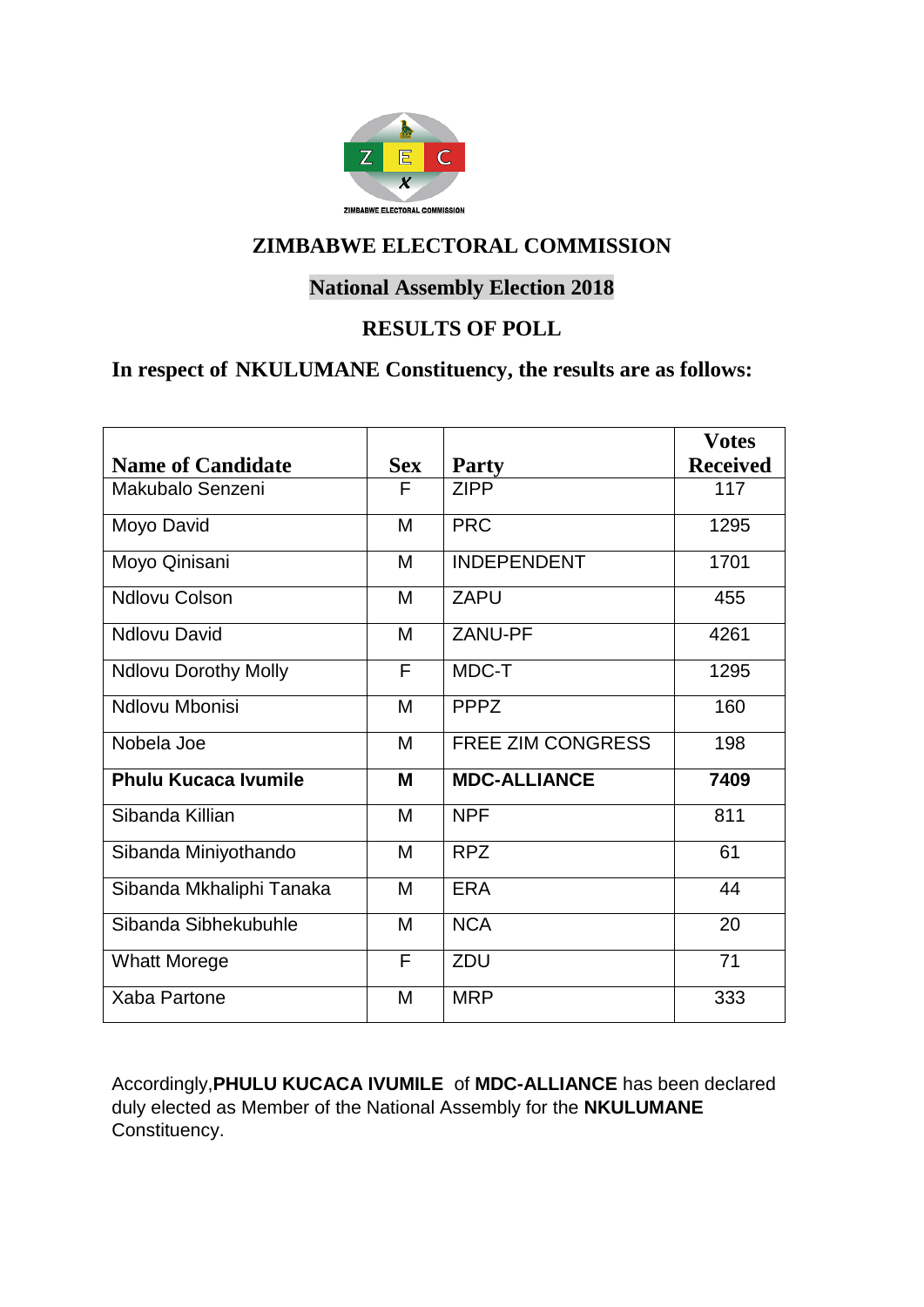

# **National Assembly Election 2018**

#### **RESULTS OF POLL**

### **In respect of PELANDABA-MPOPOMA Constituency, the results are as follows:**

|                                  |            |                                    | <b>Votes</b>    |
|----------------------------------|------------|------------------------------------|-----------------|
| <b>Name of Candidate</b>         | <b>Sex</b> | <b>Party</b>                       | <b>Received</b> |
| <b>Bota Simon</b>                | M          | <b>ZIPP</b>                        | 127             |
| Cheteni Jimius                   | M          | <b>FREE ZIM</b><br><b>CONGRESS</b> | 178             |
| Dube Bongani Godfrey             | M          | ZDU                                | 68              |
| Dube Giyani                      | M          | <b>UMD</b>                         | 80              |
| Dube Mbalekelwa Augustine Tanayi | M          | <b>INDEPENDENT</b>                 | 55              |
| <b>Makulumo Cuthbert</b>         | M          | <b>NPF</b>                         | 88              |
| <b>Mbewe Kamuzu</b>              | M          | <b>UDA</b>                         | 33              |
| Mhlanga Mxolisi                  | M          | <b>MRP</b>                         | 210             |
| <b>Mkandla Strike</b>            | M          | <b>ZAPU</b>                        | 410             |
| Mpofu Elmon                      | M          | <b>INDEPENDENT</b>                 | 62              |
| <b>Moyo Charles</b>              | M          | <b>MDC-ALLIANCE</b>                | 7059            |
| Moyo Nhlanhla                    | M          | <b>APA</b>                         | 88              |
| Nyathi Bekithemba                | M          | <b>PRC</b>                         | 246             |
| Sibanda Jellot Benard            | M          | <b>RPZ</b>                         | 49              |
| Sibanda Mbuso                    | M          | MDC-T                              | 1465            |
| <b>Terera David</b>              | M          | <b>BZA</b>                         | 92              |
| Tshuma Joseph                    | M          | ZANU-PF                            | 4079            |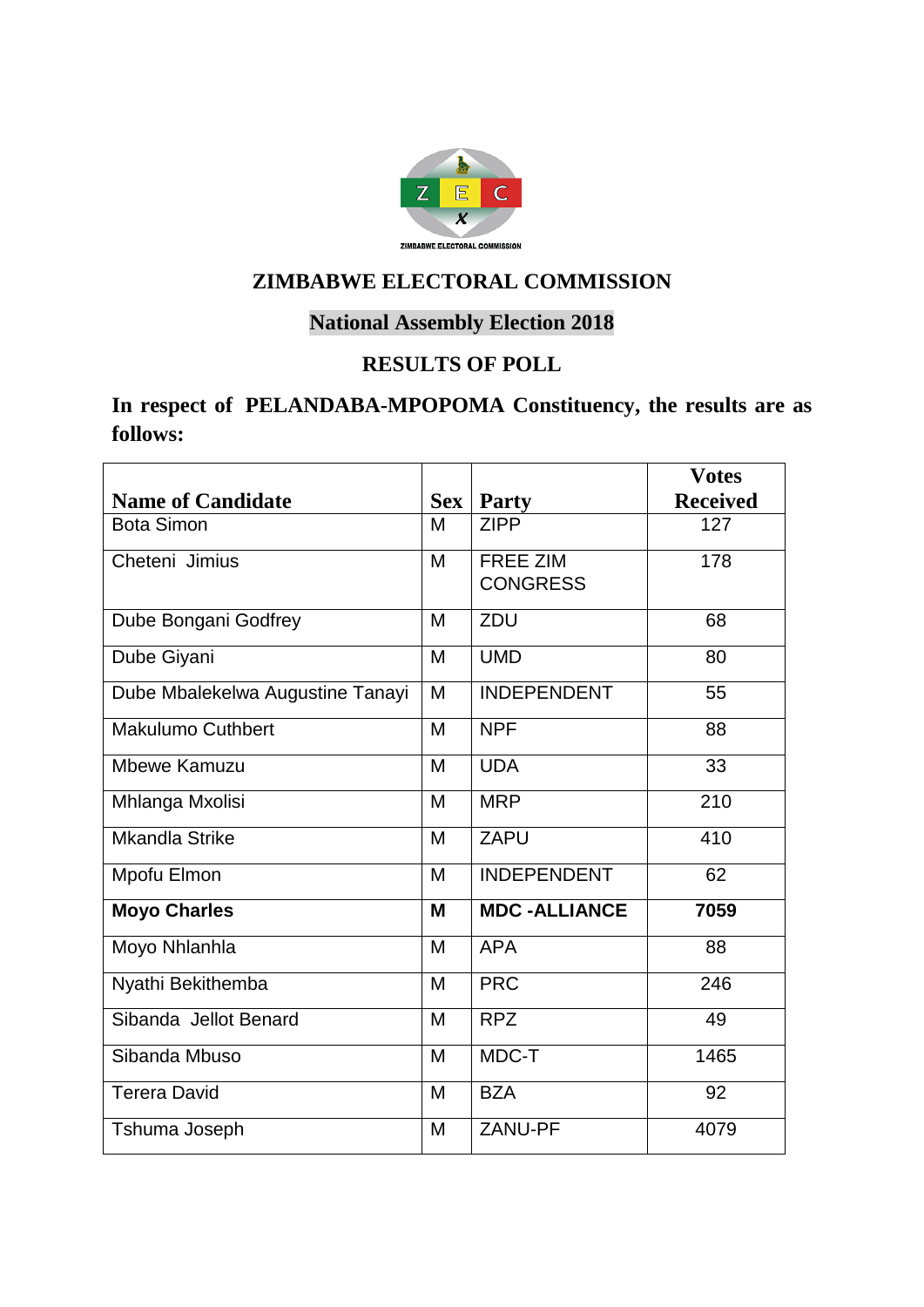Accordingly,**MOYO CHARLES** of **MDC-ALLIANCE** has been declared duly elected as Member of the National Assembly for the **PELANDABA-MPOPOMA** Constituency.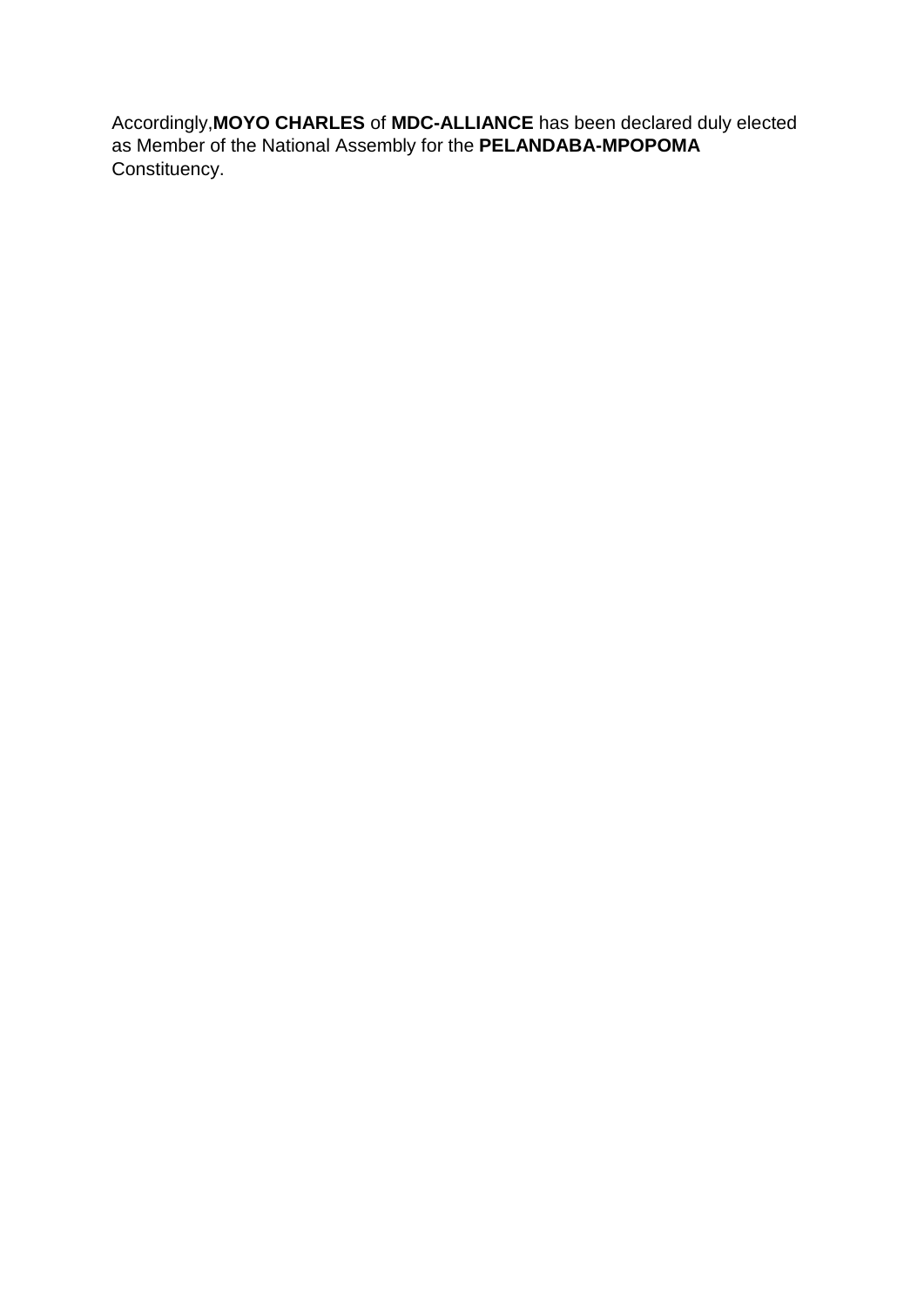

# **National Assembly Election 2018**

## **RESULTS OF POLL**

# **In respect of PUMULA Constituency,the results are as follows:**

| <b>Name of Candidate</b>        | <b>Sex</b> | <b>Party</b>                       | <b>Votes Received</b> |
|---------------------------------|------------|------------------------------------|-----------------------|
| <b>Bhebhe Hosea George</b>      | M          | ZDU                                | 142                   |
| Hlongwane Sifiso George         | M          | <b>PRC</b>                         | 248                   |
| Hove Marano                     | M          | <b>NCA</b>                         | 64                    |
| Jaison Esnath                   | F          | <b>FREE ZIM</b><br><b>CONGRESS</b> | 65                    |
| <b>Mahlangu Sichelesile</b>     | F          | <b>MDC-ALLIANCE</b>                | 9241                  |
| Moyo Ndumiso                    | M          | <b>UDA</b>                         | 111                   |
| Mphamba Letlogonolo<br>Nhlanhla | M          | <b>INDEPENDENT</b>                 | 91                    |
| Mpofu Kumbulani                 | M          | ZANU-PF                            | 4650                  |
| Ncube Godfrey Malaba            | M          | <b>NPF</b>                         | 715                   |
| Ncube Losiya                    | F          | <b>INDEPENDENT</b>                 | 243                   |
| <b>Ncube Peter</b>              | M          | <b>ZIPP</b>                        | 92                    |
| <b>Ncube Richard</b>            | M          | <b>ZAPU</b>                        | 911                   |
| Ncube Xolani                    | M          | <b>MRP</b>                         | 332                   |
| Nkala Nkululeko                 | M          | <b>INDEPENDENT</b>                 | 838                   |
| Nyathi Paul                     | M          | <b>ZRDP</b>                        | 260                   |
| Nyoni Stanford                  | M          | <b>RPZ</b>                         | 122                   |